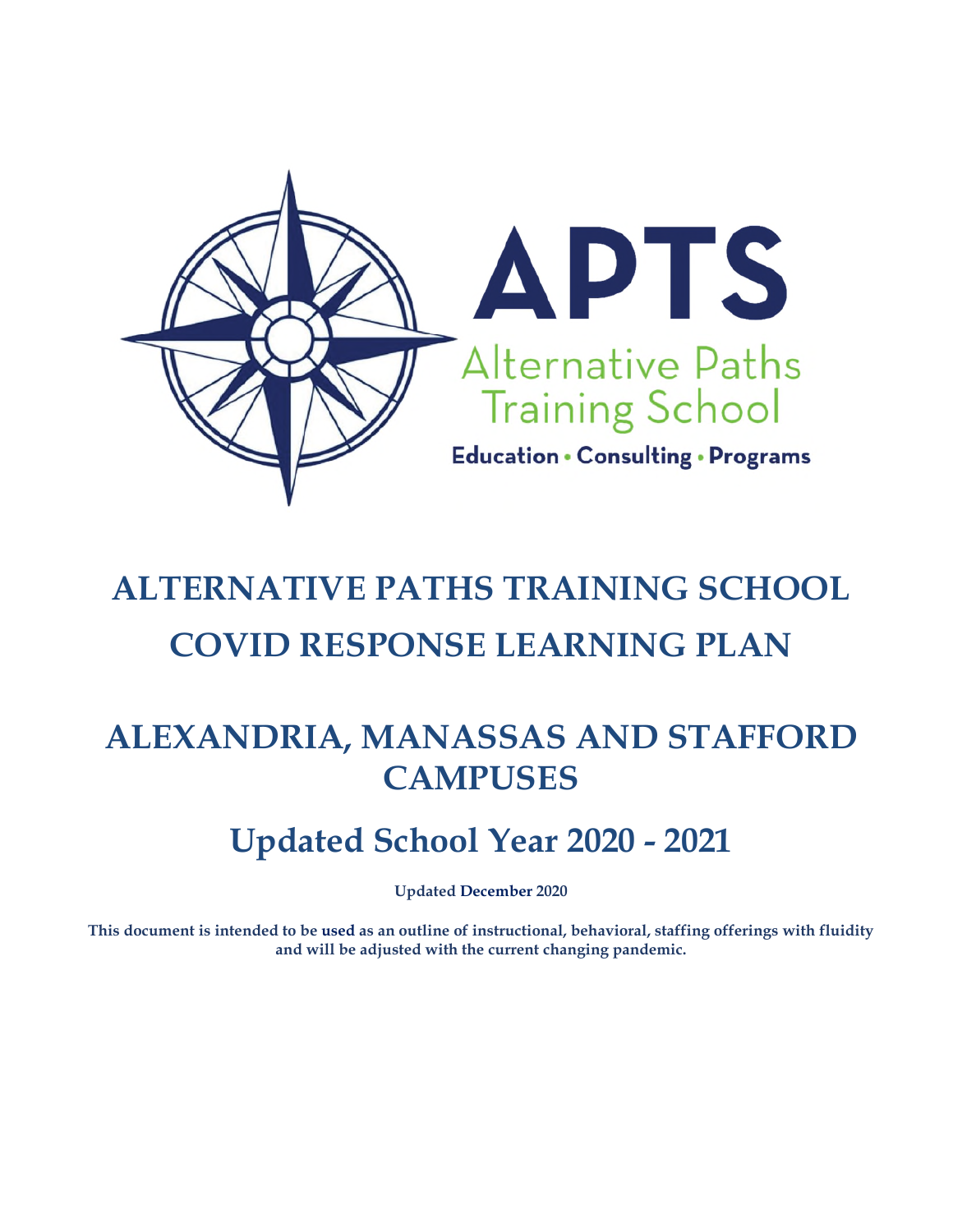# **Contents**

| PURPOSE OF THE APTS COVID RESPONSE LEARNING PLAN                          | 3  |
|---------------------------------------------------------------------------|----|
| <b>CONSIDERATIONS</b>                                                     | 3  |
| <b>INSTRUCTION</b>                                                        | 4  |
| <b>METHODS OF INSTRUCTIONAL DELIVERY AND COMMUNICATION</b>                | 6  |
| ASSESSING STUDENTS' KNOWLEDGE AND SKILLS                                  | 8  |
| WHERE TO GO FOR SUPPORT                                                   | 8  |
| TEACHER LESSON PLANS FOR VIRTUAL LEARNING SESSIONS AND WEEKLY ASSIGNMENTS | 9  |
| VIRTUAL LEARNING LESSON PLAN EXAMPLE AND DIRECTIONS                       | 9  |
| WEEKLY LESSON PLAN TEMPLATE AND DIRECTIONS                                | 9  |
| <b>Student Scheduling</b>                                                 | 10 |
| POTENTIAL SCHOOL CLOSURE CONTINGENCY PLAN                                 | 12 |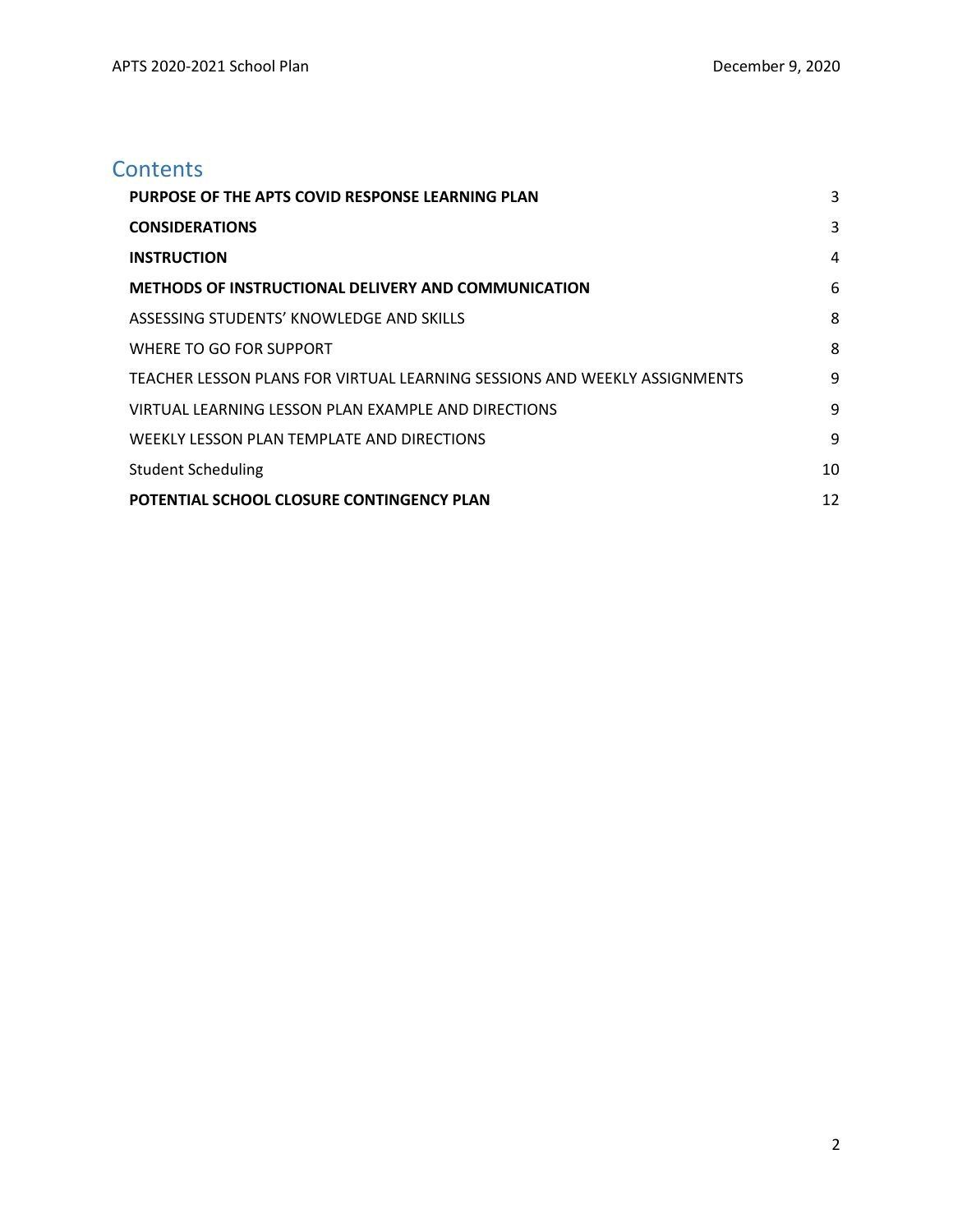#### **ALTERNATIVE PATHS TRAINING SCHOOLS' COVID RESPONSE LEARNING PLAN: ALEXANDRIA, MANASSAS AND STAFFORD CAMPUSES 2020 - 2021**

#### <span id="page-2-0"></span>**PURPOSE OF THE APTS COVID RESPONSE LEARNING PLAN**

The Alternative Paths Training School (APTS) COVID Response Learning Plan has been developed to communicate to stakeholders our approach to providing continuity in students' learning, behavior support, and social-emotional support.

APTS is committed to providing support using multiple means of communication and work assignments during the transitional period as we return to a more traditional academic model. Our dedicated staff will provide a variety of instructional methods to assist and support APTS' development of new curriculum while continuing to develop students' critical and creative thinking skills, appropriate interactions, and academic and behavioral growth. This instruction will be provided using virtual instruction and supports or, in person instruction, dependent upon the student's and family's needs as determined by their IEP teams. Based on mandates and/or recommendations by the federal, state, and local government, these services will remain fluid to meet students' needs while maintaining health and safety requirements outlined by the CDC.

We recognize that all APTS stakeholders have been affected by the challenges of the current pandemic; therefore, we will continue to plan, discuss, and assess the students' schedules to ensure health and wellness while providing curriculum to meet their individual needs and supports. APTS remains true to its mission as we …" provide students with the knowledge and practical skills essential for their successful integration into the community."

The decision to reopen the physical buildings has been very challenging for APTS' Leadership. Since our top priority is now, and has always been, the health and safety of our students and staff, APTS sought much guidance and input from local public health officials as it was critical in our planning. Given the needs of our students, the grave consideration of public health risks, and the individual schools' capacities, APTS has assessed, with careful planning, to effectively mitigate the spread of the coronavirus (COVID-19). Our developed plans have been reviewed by the local health agencies and the state.

#### <span id="page-2-1"></span>**CONSIDERATIONS**

- Health and safety of students and staff
- Guidance from the CDC, VDOE, and VDH regarding mitigation strategies are addressed within the APTS Reopening Plan
- The physical, mental, and social-emotional health of our students
- In person instruction is most effective for most students
- Virtual instruction must provide equitable services that progress the curriculum and instruction must meet the needs of the students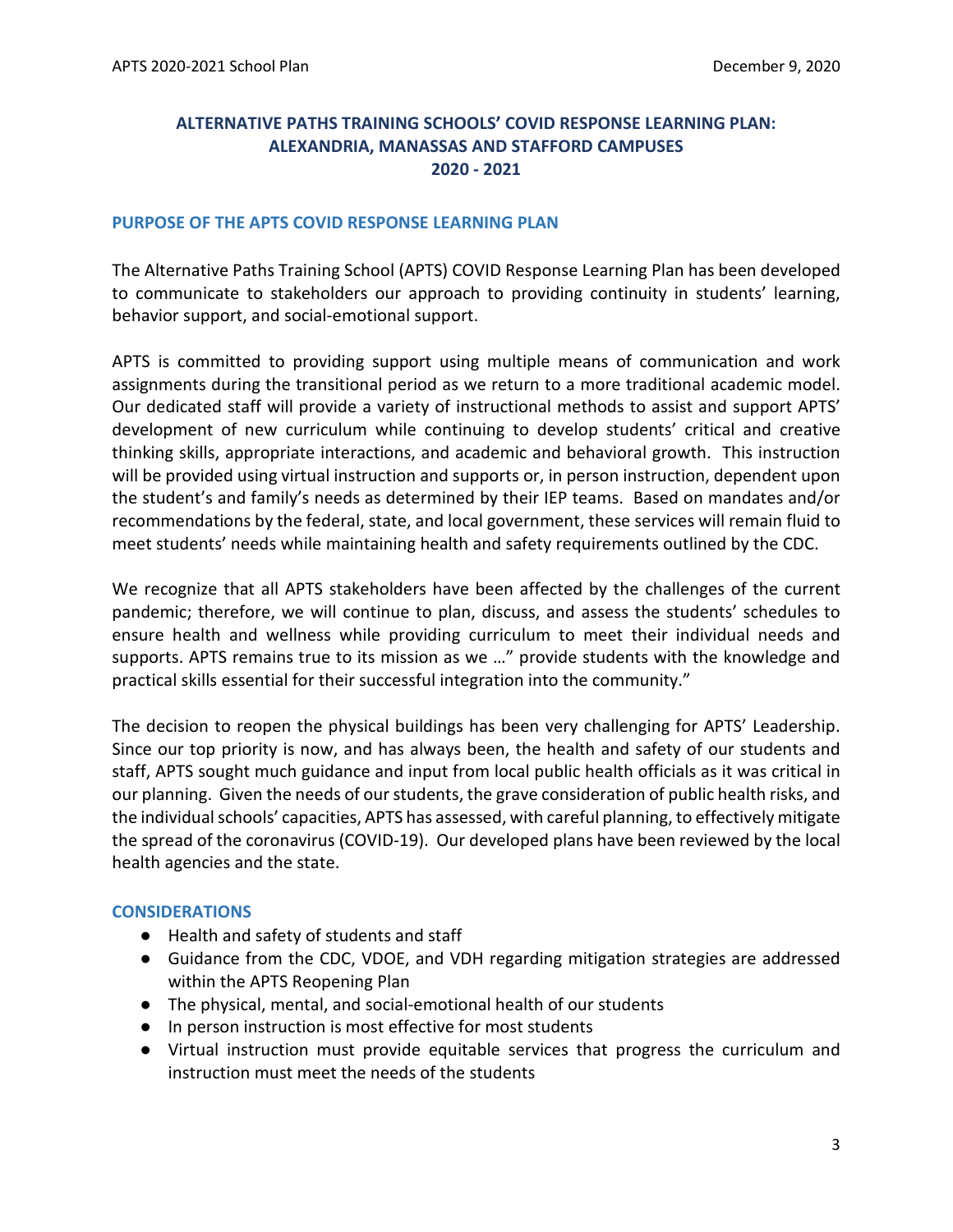● In person and remote instruction must be structured and include mandatory participation, assignments, feedback, and grading

#### <span id="page-3-0"></span>**INSTRUCTION**

Educational

- New curriculum will be provided throughout the school year using all models of instruction
- All families will be offered the option to choose 100% remote learning or 100% in person, APTS will not be offering a hybrid model of physical and virtual instruction.
- Students will receive individualized supports reflecting their learning needs to accommodate them
- Given the more recent directives/guidelines from the State, student accountability through their participation is required, and will be graded.
- Any changes to learning options, service modifications, accommodations, and/or support will require an IEP addendum. Changes in the instructional presentation style and location (physical/virtual) will also require an IEP meeting.
- Instructional guidance, behavioral supports, and remediation will be available throughout the school day between 7:30 am and 3:30 pm, both during, and outside of direct instructional times
- Face coverings and handwashing will be enforced/emphasized; social or physical distancing will be maintained for increased safety
- APTS' model will provide students with five days of instruction that will include daily direct instruction or remote learning including asynchronous student learning, extension activities, and resources for student enrichment
- Lessons and assignments will be individualized to accommodate student academic and developmental levels.
- Staff will communicate expectations to students and families about the instructional plans for the week, including learning objectives, required activities, assignments, links to resources, and assessments, along with any associated due dates.
- IEP goals will be addressed in assignments, as appropriate to meet areas of need.
- Feedback will be provided by teachers (oral and written) via submitted work, emails, phone calls, and video sessions.
- Lessons will focus on promoting independence for students.
- Teachers will work with the student's educational team (teachers, educational supervisors, behavioral specialist, program facilitators, team leaders, POD managers) to support and respond to parent and student questions and needs.
- Physical Education teachers will provide lessons and instructions to students via direct instruction using Google Meets as well as online resources.
	- o PE teachers will also provide activities that can be accessed at home.
	- o PE teachers will be available via email and provide feedback and support as requested.
- Related services will be provided to students as identified through their IEP.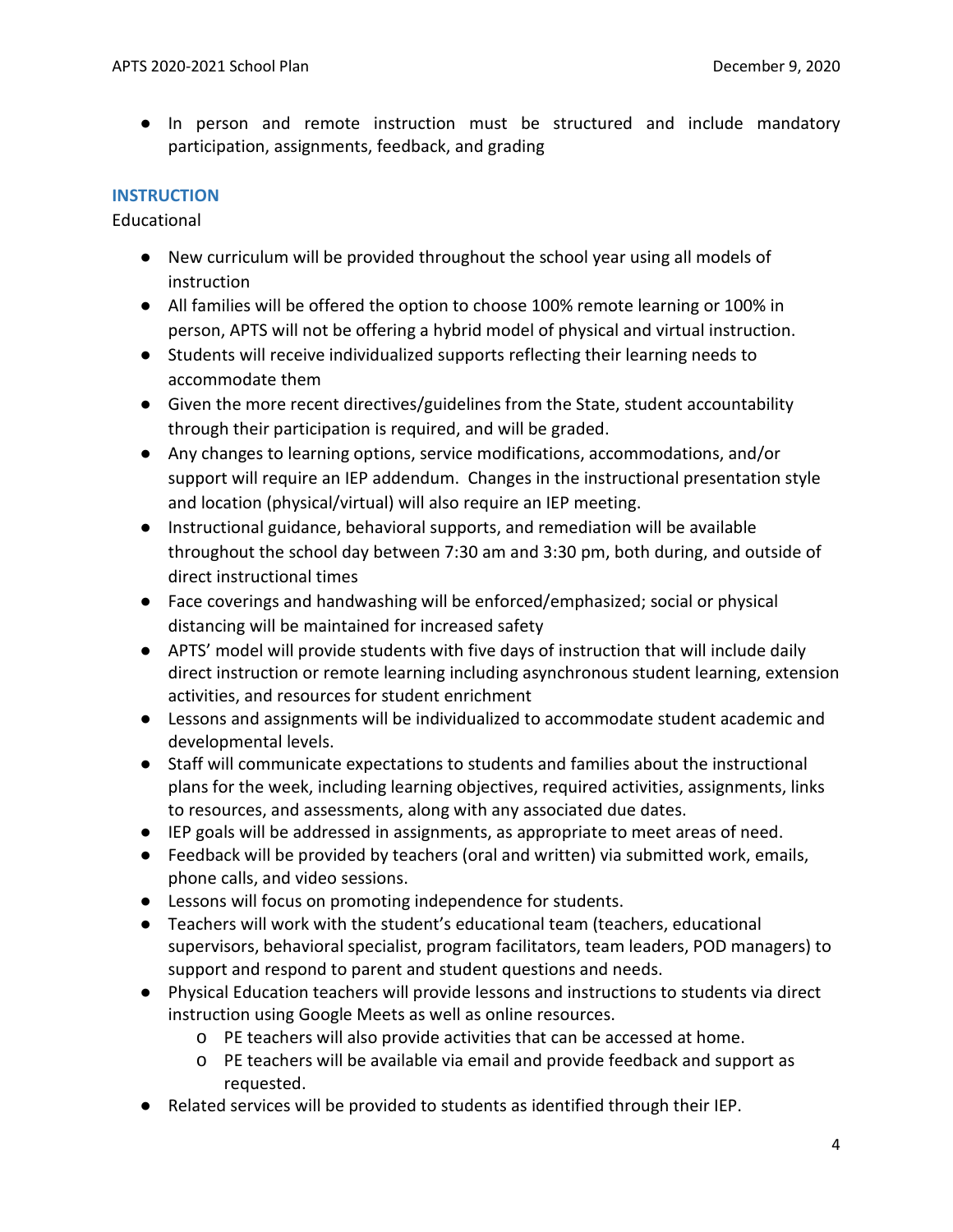- o Related services will use Google Meet to provide virtual learning experiences weekly (scheduled times are dependent on academic, developmental, and behavior levels).
- Office hours will be available during school hours to communicate with families, answer questions, and provide strategies and supports.
- Specific emails and phone numbers, of specific supervisors, will be provided for the student's specific campus, classroom, and team members.

Behavioral

- A Behavior Specialist will be assigned to each student, virtually and in person and will be responsible for:
	- o Developing, training on, and monitoring the effectiveness of each student's behavior intervention plan
	- o Reporting on student behavioral progress at least quarterly
- In collaboration with the classroom teacher, the behavior team may assist students in learning health and hygiene promoting behaviors such as increased tolerance for face masks, PPE, and social distancing.
- Specific emails and phone numbers, of specific supervisors, will be provided for the student's specific campus, classroom, and team members.
- For students accessing virtual instruction:
	- o Office hours will be maintained during school hours to communicate with families, answer questions, and provide behavioral strategies and supports
	- o The behavior team will initiate weekly communication with families via phone calls, emails, and/or Google Meet to discuss any behavior concerns at home to create protocols and interventions to be used by the caregiver to decrease unsafe behaviors that are observed; and offer modified work with collaboration with the teacher.
	- o The Regional Behavior Directors will share work cell phone number and emails with families in the event they need behavioral support outside of "regular" school hours.
	- o The behavior team will create modified behavior protocols to aid in behavioral support and stability within the home environment.
	- o Behavioral team will work with families on individual needs as well as provide universal behavioral strategies and supports.
	- o Lessons may also work toward increasing task completion/attention to task in a virtual learning model.

Classroom Staff

- Program Facilitators, Team Leaders, and POD Managers will support the educational and behavioral instruction of the students.
- Classroom staff will use proactive strategies to assist students working through assignments and be available for family questions and supports.
- Office Hours all APTS staff will be available between school hours, to communicate with families, answer questions, and provide strategies and supports.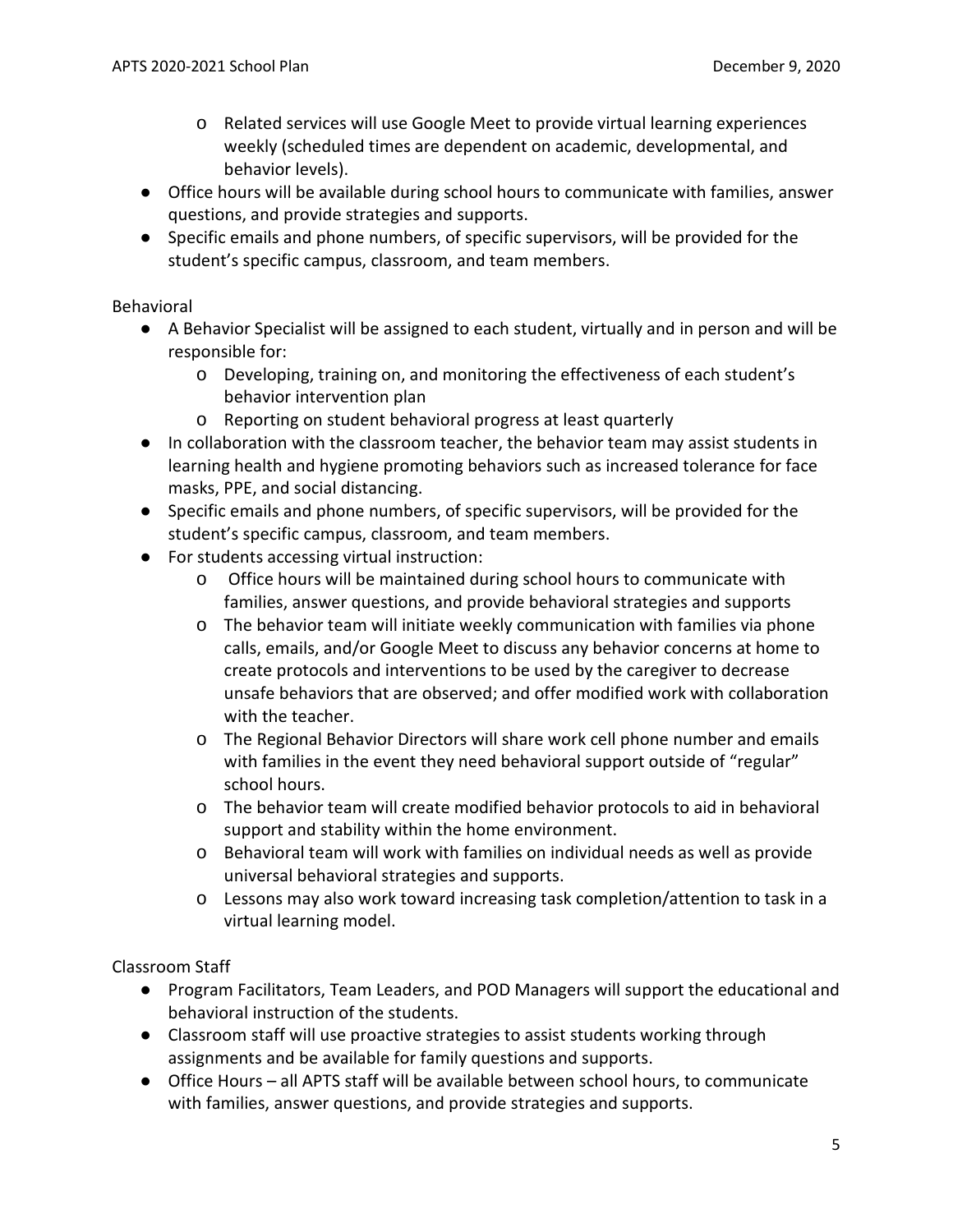● Specific times can be set up via email or during virtual instruction, with classroom staff to provide academic supports, positive engagement, social interactions, and reinforcement times.

Families

- Remain connected with staff support personnel (e.g., teachers, behavior, counselor, school directors).
- For students receiving virtual instruction, we suggest that you create a comfortable and consistent location for students to work on assignments and participate.
- Assist students in connecting to virtual learning sessions at designated scheduled times on Google Meet.
- Encourage family participation for students working in the Aligned Standards of Learning and/or Standards of Learning curriculum with daily work and virtual learning sessions via Google Meet.
- Read daily to your child and ask questions about the story/book.
- Provide breaks during the day for students to get up and move and exercise.
- Provide feedback to APTS staff as to the effectiveness and efficiency of instruction and need for supports.

# **Students**

- Keep a daily routine to work on assignments.
- Keep completed work organized by creating a daily schedule and "to do" list.
- Participate in virtual learning sessions via Google Meet.
- Discuss challenges with staff (e.g., academic, social-emotional).

# <span id="page-5-0"></span>**METHODS OF INSTRUCTIONAL DELIVERY AND COMMUNICATION**

Students that continue with remote learning:

- Will be assigned to a teacher of record; students may have multiple teachers depending on the appropriateness and collaboration between instructional content or topics
- Will access direct instruction through virtual sessions within two two-hour blocks; 9 am to 11 am and 1 pm to 3 pm, five days a week.
- Virtual session schedules will include online meetings with teachers and staff, peers, independent proficiency with a specific tasks or topic, and academic remediation when appropriate.
- Attendance is mandatory and APTS attendance policies will be strictly enforced/emphasized:
	- o Parents will be contacted when students do not attend virtual instruction sessions
	- o 3 consecutive unexcused absences will be reported to county LEAs
	- o 15 consecutive unexcused absences will be considered a drop unless otherwise determined by the LEA or, an IEP team
- New instruction: all students will participate in new instruction that is aligned to state standards as well as addressing goals outlined in the student's IEP.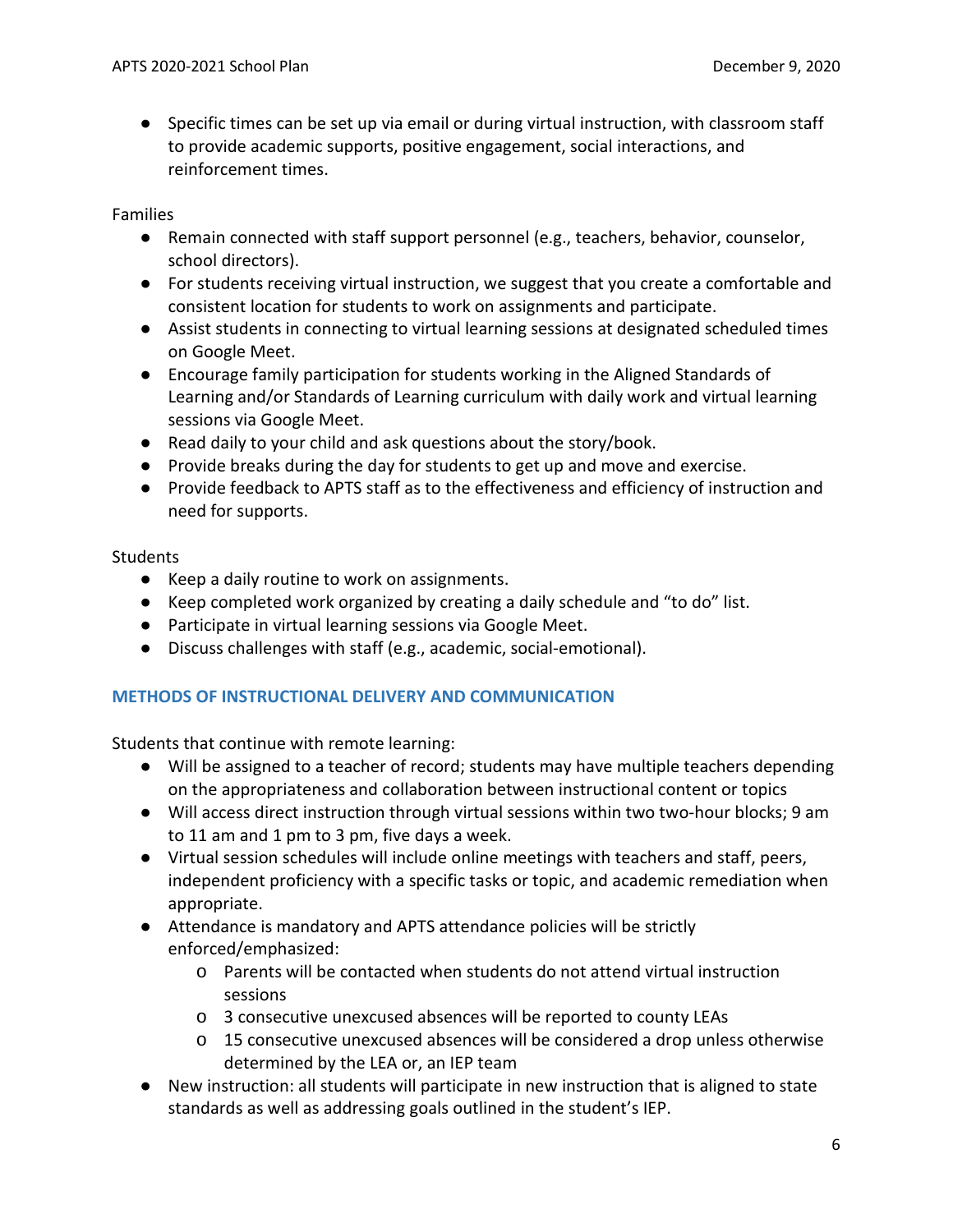- Recovery Strategies: All grade levels will use formative assessments and teacher-made assessments to gather information about student skills and knowledge acquisition.
- APTS staff will continue to collect and maintain progress data which will be presented quarterly via student report cards and IEP quarterly reports.
- Classroom teachers will create and maintain courses through appropriate programs
- Direct instruction will consist of group and individual instruction and include:
	- o Class meetings
	- o Lessons and presentations
	- o Discussions
	- o Hands-on activities and tasks
	- o Posted assignments
	- o Student content assessments
	- o Provide instructional and task specific feedback
	- o Direct remediation
	- o Planned reviews
- Instructional time will consist of both synchronous and asynchronous instruction
- Work packets will continue to be mailed home via email or post.
	- o Work packets will be developed by classroom teachers to address students' learning needs, while providing opportunities for growth and enrichment.
	- o Asynchronous work is expected to be completed and turned in.
	- o Asynchronous instruction should take two to three hours per day
- Feedback will be solicited from families to ascertain any observed and documented learning patterns, growth or lack thereof; information supporting any progress made through academic instruction or behavioral support will be used to guide future instruction.
- Emails and academic work will be sent home weekly; any requests for specific supports or questions may be sent daily.
- APTS will utilize Google Meets for virtual learning; Google Classrooms have been established to provide instructional materials as well as enrichment activities.
- Edgenuity will be utilized by students registered in online courses.
- A variety of academic resources and preferential opportunities will continue to enhance virtual lessons, academic materials, behavioral supports, and options for student specific reinforcement will be provided to the families.
- Beginning in January, APTS will follow their 2020 2021 academic schedule with the return of two professional development half days per month.
	- o Students remaining virtual will have a synchronous Google Meet from 9 am until 11 am while continuing to complete asynchronous instruction on those days.

Students attending school in person:

- Students will begin in person instruction using a daily schedule beginning at 8:10 am and ending a 3:15 pm
- Student's schedules will be developed to align academic instruction and appropriate peer grouping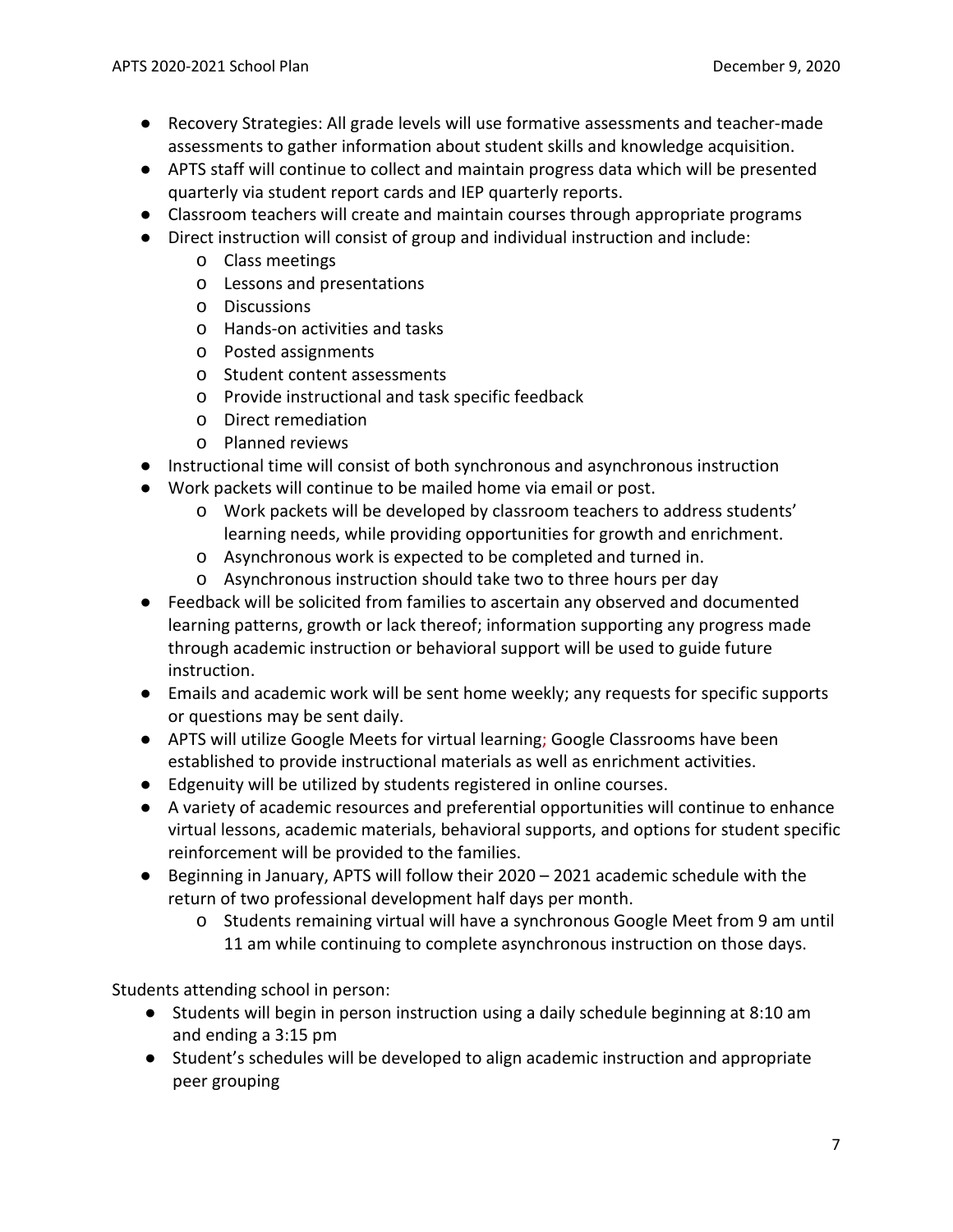- Student census will be reviewed and adjusted to maintain appropriate staff and student ratios, and to promote continued health and safety.
- In the event of a mandated school closing, all students will receive virtual instruction, with the new guidelines and mandatory participation
- New instruction: all students will participate in new instruction that is aligned with state standards as well as addressing goals outlined within the student's IEP.
- Recovery Strategies: All grade levels will use formative assessments and teacher-made assessments to gather information about student skills and knowledge acquisition.
- APTS Staff will continue to collect and maintain progress data which will be presented quarterly via student report cards and IEP quarterly reports.
- Classroom teachers will create and maintain courses through appropriate programs
- Related services will be scheduled to meet students' specific IEP services.
	- o Related services will be provided both in the school as well as to those students remaining on virtual instruction
	- o To maintain health and safety as well as confidentiality, services may continue to be provided via the tele-services both within the physical classroom and home environment
- Beginning in January, APTS will follow their 2020 2021 academic schedule with the return of two professional development half days per month.

# <span id="page-7-0"></span>ASSESSING STUDENTS' KNOWLEDGE AND SKILLS

- Students' knowledge and skills will be assessed using the following methods:
	- o Completed work emailed to the classroom teacher.
	- o A picture taken of completed work and emailed to teacher.
	- o Visual completion of an academic task or verbal response while on virtual learning
	- o Teacher will use formative assessment during virtual learning sessions.
	- o Edgenuity progress reports will be collected.
	- o Online assessment resources (e.g., quizlet, NearPod) will be used.

# <span id="page-7-1"></span>WHERE TO GO FOR SUPPORT

Campus specific emergency numbers and email addresses for the student's specific instructional teams will be provided.

| Courses, assignments, learning resources | Teachers, Educational Supervisors,         |  |
|------------------------------------------|--------------------------------------------|--|
|                                          | Educational Director, PE Teachers, Program |  |
|                                          | Facilitators, Team Leaders, POD Managers   |  |
| <b>Behavior</b>                          | Behavioral Specialists, Behavior Director, |  |
|                                          | Data Analyst, Program Director             |  |
| Social-emotional                         | Counselor, Teacher, Classroom Staff        |  |
| Health and wellness                      | <b>Nurse</b>                               |  |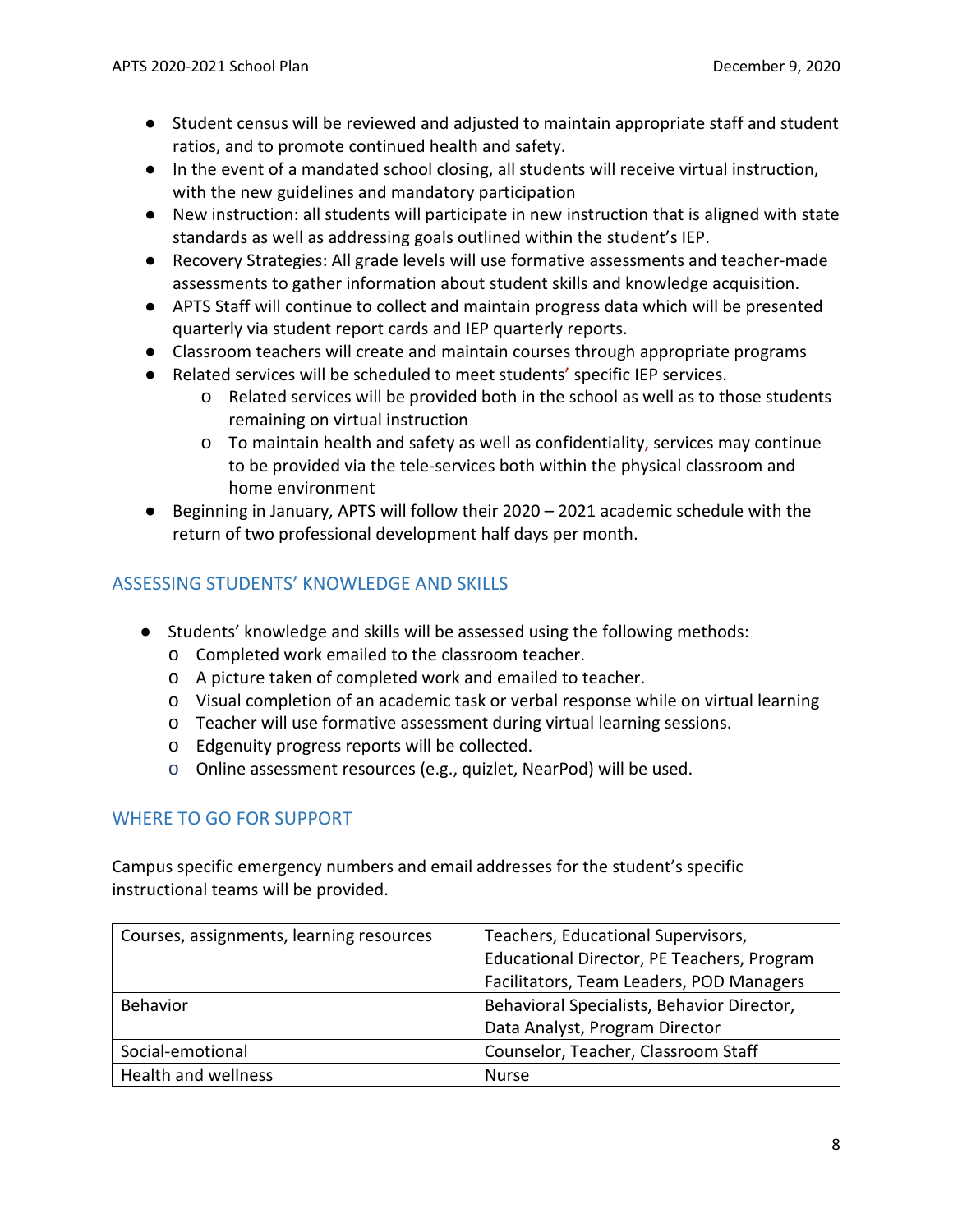| Distance learning, IEP-related, other | Campus School Directors Team   |
|---------------------------------------|--------------------------------|
| I questions                           |                                |
| APTS-related                          | Central Office Directors' Team |

#### <span id="page-8-0"></span>TEACHER LESSON PLANS FOR VIRTUAL LEARNING SESSIONS AND WEEKLY ASSIGNMENTS

Classroom teachers will be available via email during school hours and will provide feedback either via email or scheduling a Google Meet to discuss.

# <span id="page-8-1"></span>VIRTUAL LEARNING LESSON PLAN EXAMPLE AND DIRECTIONS

Directions: Under each student's times, identify the Subject, key Topic, and a brief sentence/statement of the Activity to be presented during virtual lessons. Teachers will also review work completed since the last session and build in structured preferred activities appropriate for the length of the session. Scheduled times for virtual sessions are dependent on a student's academic level, developmental level, behavior status, and length of time a student can work online (scheduled times may be adjusted).

 $\bullet$  S = Subject of focus T = Topic A = Activity

# **9:00 – 11:00 & 1:00 – 3:00**

- Teacher and APTS staff will begin the day with check in, attendance, announcements, and reviews.
- Classroom specific and small group instructions will be provided via Google Classroom and Google Meet.
- Staff will use group and individual instruction as well as breakout sessions to address the academic, social skill development, and behavioral needs of the students.
- Students will be paired with appropriate academic and social groupings.
- Classrooms will rejoin for larger group discussions, instruction, activities and break back into small group on one on one instruction based on the appropriateness of the assignments/activities and levels of supports needed.

# **11:00 – 1:00**

- Structured activities
- Electives
- Remediation
- Enrichment activities will be scheduled for students based on their academic and identified needs
- Activities will be provided in larger classrooms, small groups, one-on-one or as independent work.

# <span id="page-8-2"></span>WEEKLY LESSON PLAN TEMPLATE AND DIRECTIONS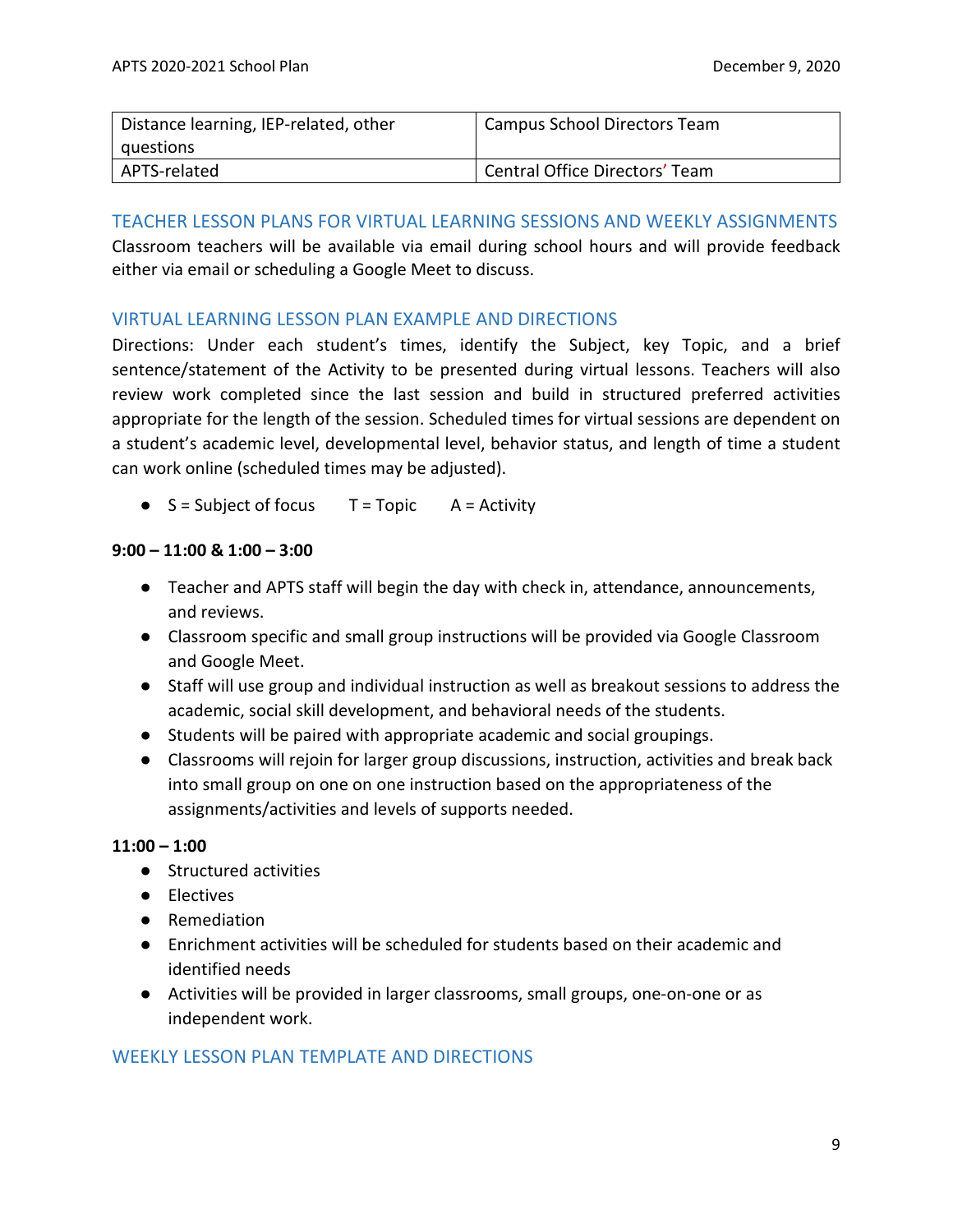Lesson plans will provide daily instruction as well as activities that students can do at home, based on their academic and developmental level. A lesson template for each student will be completed and maintained to document goals and objectives of instruction both direct as well as for ancillary materials. Attachments and/or directions for activities will be included with the activities. APTS Behavioral and Academic teams will work together with requesting families to support the creation of daily or weekly schedules for students remaining virtual. Structuring will provide flexible to provide academics as well as reinforcements based off the student's needs.

# <span id="page-9-0"></span>Student Scheduling

- $\bullet$  4 hours of direct virtual (9 11 and 1 -3) or in-person learning opportunities will be provided daily for students through individual, group, or both depending on their needs and abilities.
- Academic lessons and work will be based off student's current courses and provide instruction both through virtual or in-person lessons and independent work.
- Additional activities and subjects will be provided as both instruction; based off current courses as well as for educational enhancement and engagement: Art/Crafts, Vocational, Movement, Vocational, Life Skills, individualize goals and objectives.
- A variety in subjects will be provided throughout the week in all learning formats and will address maintaining as well as increasing skills.
- Activities will be designed to address IEP goal as well as be highly engaging and focus on academic and behavioral retention.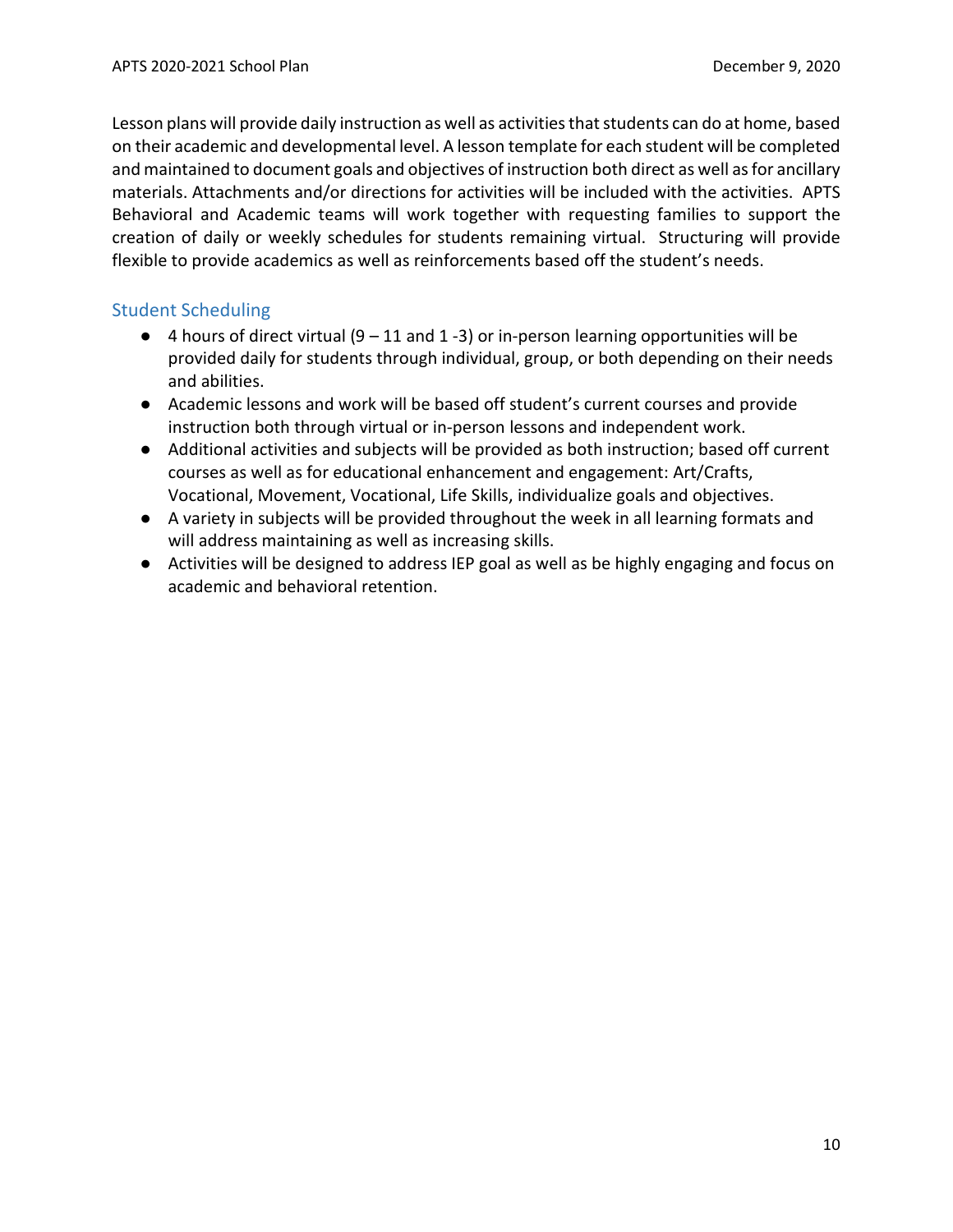# **WEEKLY LESSON PLAN TEMPLATE – SOL Student**

| <b>TEACHER:</b>                                                        | WEEK:          |                 | <b>STUDENT NAME:</b> |                |  |  |  |
|------------------------------------------------------------------------|----------------|-----------------|----------------------|----------------|--|--|--|
| <b>SOLs Addressed This Week:</b><br>** = IEP Goals Addressed This Week |                |                 |                      |                |  |  |  |
| <b>MONDAY</b>                                                          | <b>TUESDAY</b> | <b>WEDNEDAY</b> | <b>THURSDAY</b>      | <b>FRIDAY</b>  |  |  |  |
| <b>English</b>                                                         | <b>English</b> | <b>English</b>  | <b>English</b>       | <b>English</b> |  |  |  |
| <b>History</b>                                                         | <b>History</b> | <b>History</b>  | <b>History</b>       | <b>History</b> |  |  |  |
| <b>Math</b>                                                            | <b>Math</b>    | <b>Math</b>     | <b>Math</b>          | <b>Math</b>    |  |  |  |
| <b>Science</b>                                                         | <b>Science</b> | <b>Science</b>  | <b>Science</b>       | <b>Science</b> |  |  |  |
| Other                                                                  | <b>Other</b>   | <b>Other</b>    | <b>Other</b>         | <b>Other</b>   |  |  |  |

# **WEEKLY LESSON PLAN TEMPLATE – VAAP/VOCATIONAL Student**

| <b>TEACHER:</b>                                                         | WEEK:          | <b>STUDENT NAME:</b> |                 |                |  |  |  |
|-------------------------------------------------------------------------|----------------|----------------------|-----------------|----------------|--|--|--|
| <b>ASOLs Addressed This Week:</b><br>** = IEP Goals Addressed This Week |                |                      |                 |                |  |  |  |
| <b>MONDAY</b>                                                           | <b>TUESDAY</b> | <b>WEDNEDAY</b>      | <b>THURSDAY</b> | <b>FRIDAY</b>  |  |  |  |
| <b>English</b>                                                          | <b>English</b> | <b>English</b>       | <b>English</b>  | <b>English</b> |  |  |  |
| <b>Math</b>                                                             | <b>Math</b>    | <b>Math</b>          | <b>Math</b>     | <b>Math</b>    |  |  |  |
| <b>Other</b>                                                            | <b>Other</b>   | <b>Other</b>         | <b>Other</b>    | <b>Other</b>   |  |  |  |
| <b>Other</b>                                                            | <b>Other</b>   | <b>Other</b>         | <b>Other</b>    | <b>Other</b>   |  |  |  |
| <b>Other</b>                                                            | Other          | <b>Other</b>         | <b>Other</b>    | <b>Other</b>   |  |  |  |